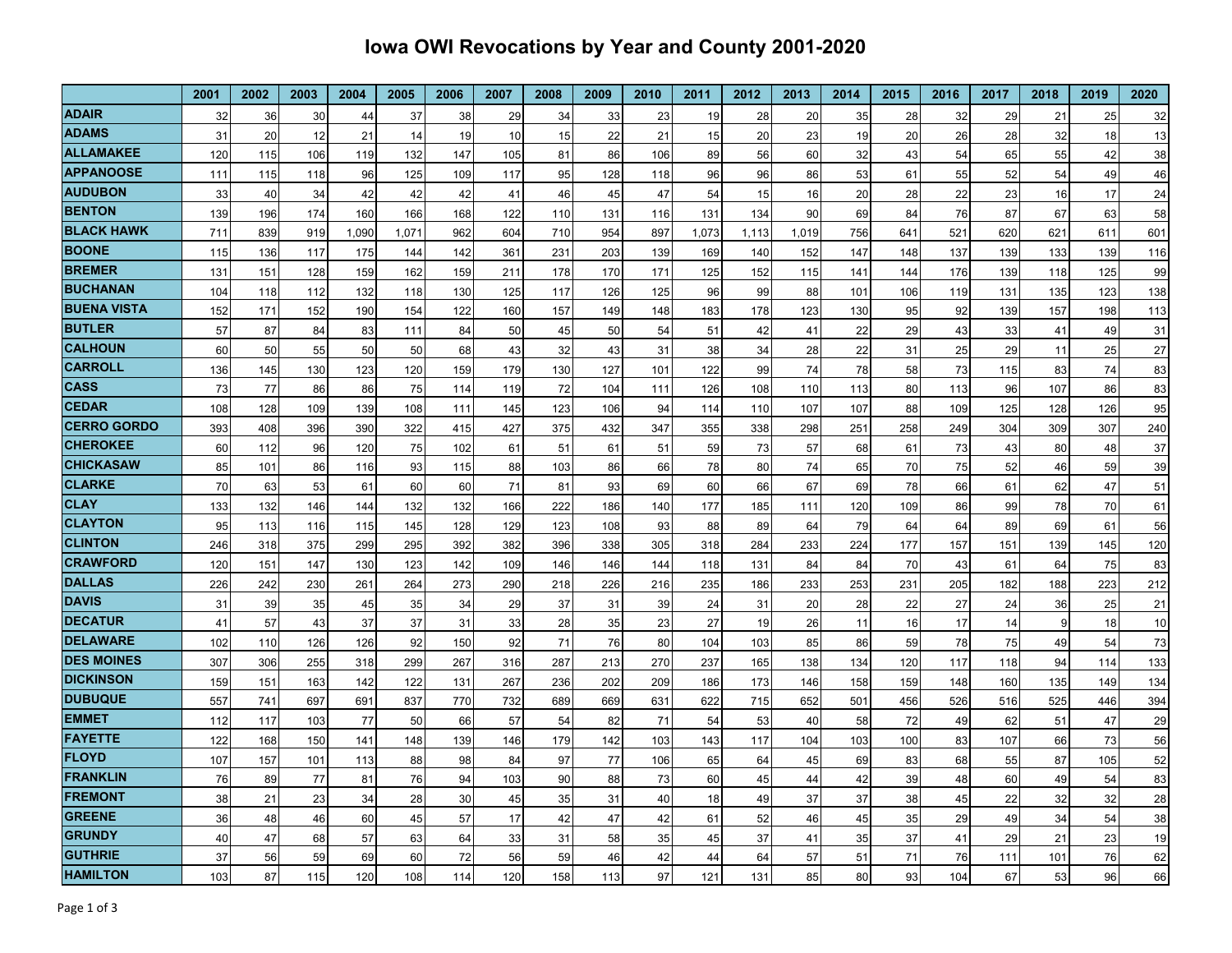## **Iowa OWI Revocations by Year and County 2001-2020**

|                                          | 2001  | 2002  | 2003  | 2004  | 2005  | 2006  | 2007  | 2008  | 2009  | 2010  | 2011  | 2012  | 2013  | 2014  | 2015  | 2016  | 2017  | 2018  | 2019  | 2020  |
|------------------------------------------|-------|-------|-------|-------|-------|-------|-------|-------|-------|-------|-------|-------|-------|-------|-------|-------|-------|-------|-------|-------|
| <b>HANCOCK</b>                           | 91    | 86    | 69    | 62    | 62    | 60    | 48    | 35    | 46    | 32    | 36    | 46    | 42    | 28    | 36    | 51    | 39    | 54    | 59    | 48    |
| <b>HARDIN</b>                            | 98    | 95    | 77    | 120   | 99    | 110   | 138   | 112   | 145   | 121   | 137   | 90    | 110   | 93    | 96    | 81    | 78    | 62    | 71    | 48    |
| <b>HARRISON</b>                          | 102   | 157   | 91    | 85    | 94    | 117   | 131   | 132   | 126   | 129   | 152   | 91    | 65    | 75    | 85    | 78    | 77    | 69    | 51    | 63    |
| <b>HENRY</b>                             | 94    | 110   | 105   | 127   | 118   | 134   | 108   | 129   | 133   | 117   | 139   | 101   | 98    | 111   | 94    | 107   | 74    | 78    | 73    | 62    |
| <b>HOWARD</b>                            | 83    | 85    | 62    | 89    | 78    | 68    | 63    | 47    | 54    | 63    | 76    | 73    | 57    | 53    | 44    | 33    | 24    | 45    | 32    | 21    |
| <b>HUMBOLDT</b>                          | 71    | 79    | 40    | 70    | 57    | 68    | 51    | 36    | 29    | 26    | 32    | 38    | 32    | 23    | 24    | 23    | 32    | 30    | 26    | 37    |
| <b>IDA</b>                               | 47    | 33    | 46    | 35    | 57    | 64    | 50    | 51    | 40    | 28    | 42    | 32    | 31    | 23    | 14    | 55    | 32    | 24    | 24    | 19    |
| <b>IOWA</b>                              | 102   | 86    | 113   | 141   | 101   | 128   | 157   | 99    | 133   | 78    | 65    | 68    | 55    | 59    | 48    | 41    | 49    | 45    | 46    | 51    |
| <b>JACKSON</b>                           | 126   | 120   | 144   | 137   | 111   | 113   | 99    | 118   | 91    | 104   | 80    | 120   | 75    | 93    | 82    | 76    | 62    | 47    | 58    | 30    |
| <b>JASPER</b>                            | 170   | 236   | 184   | 204   | 203   | 230   | 213   | 232   | 203   | 211   | 187   | 203   | 145   | 181   | 183   | 183   | 155   | 141   | 103   | 140   |
| <b>JEFFERSON</b>                         | 83    | 85    | 76    | 104   | 92    | 101   | 104   | 90    | 102   | 79    | 96    | 65    | 84    | 60    | 55    | 38    | 42    | 38    | 35    | 25    |
| <b>JOHNSON</b>                           | 1,045 | 1.017 | 970   | 1,200 | 1,195 | 990   | 1,383 | 1,357 | 1,210 | 1,094 | 1,226 | 1.174 | 1,118 | 984   | 1,076 | 1,317 | 1,160 | 1,234 | 1,211 | 658   |
| <b>JONES</b>                             | 101   | 131   | 124   | 112   | 99    | 103   | 77    | 85    | 91    | 62    | 76    | 92    | 97    | 100   | 93    | 132   | 105   | 99    | 99    | 76    |
| <b>KEOKUK</b>                            | 64    | 66    | 71    | 53    | 60    | 71    | 50    | 57    | 90    | 97    | 44    | 61    | 68    | 59    | 39    | 33    | 28    | 25    | 20    | 13    |
| <b>KOSSUTH</b>                           | 65    | 72    | 77    | 60    | 61    | 72    | 42    | 41    | 35    | 33    | 47    | 32    | 47    | 36    | 42    | 34    | 38    | 32    | 58    | 32    |
| LEE                                      | 222   | 202   | 234   | 295   | 268   | 286   | 217   | 258   | 248   | 233   | 213   | 186   | 191   | 196   | 195   | 183   | 122   | 139   | 121   | 104   |
| <b>LINN</b>                              | 1,661 | 1,665 | 1,597 | 1,854 | 1,793 | 1,729 | 1,481 | 1,388 | 1,293 | 1,211 | 1,301 | 1,348 | 1,174 | 1,077 | 1,064 | 983   | 945   | 806   | 876   | 745   |
| <b>LOUISA</b>                            | 84    | 103   | 84    | 103   | 88    | 103   | 97    | 87    | 94    | 77    | 135   | 84    | 56    | 58    | 41    | 35    | 50    | 63    | 89    | 98    |
| <b>LUCAS</b>                             | 39    | 39    | 55    | 64    | 27    | 41    | 36    | 39    | 54    | 53    | 37    | 38    | 45    | 29    | 44    | 68    | 56    | 24    | 49    | 96    |
| <b>LYON</b>                              | 48    | 74    | 56    | 58    | 46    | 63    | 46    | 38    | 46    | 42    | 32    | 32    | 48    | 33    | 42    | 38    | 48    | 59    | 53    | 62    |
| <b>MADISON</b>                           | 87    | 58    | 43    | 64    | 62    | 72    | 50    | 50    | 53    | 35    | 36    | 36    | 43    | 26    | 41    | 66    | 110   | 65    | 67    | 42    |
| <b>MAHASKA</b>                           | 104   | 138   | 112   | 126   | 131   | 166   | 141   | 229   | 187   | 156   | 146   | 151   | 111   | 94    | 114   | 165   | 153   | 103   | 84    | 62    |
| <b>MARION</b>                            | 154   | 180   | 183   | 206   | 199   | 203   | 247   | 169   | 175   | 216   | 180   | 207   | 156   | 167   | 130   | 164   | 142   | 173   | 112   | 117   |
| <b>MARSHALL</b>                          | 276   | 304   | 272   | 315   | 297   | 328   | 335   | 345   | 297   | 273   | 198   | 203   | 267   | 197   | 157   | 214   | 219   | 185   | 198   | 151   |
| <b>MILLS</b>                             | 88    | 63    | 57    | 80    | 81    | 98    | 104   | 80    | 89    | 102   | 120   | 122   | 125   | 91    | 63    | 80    | 75    | 96    | 129   | 100   |
| <b>MITCHELL</b>                          | 42    | 57    | 41    | 48    | 39    | 66    | 64    | 64    | 43    | 33    | 36    | 49    | 43    | 34    | 28    | 40    | 43    | 36    | 44    | 30    |
| <b>MONONA</b>                            | 85    | 91    | 90    | 77    | 84    | 67    | 78    | 78    | 64    | 57    | 66    | 74    | 82    | 49    | 64    | 84    | 68    | 103   | 85    | 60    |
| <b>MONROE</b>                            | 34    | 44    | 48    | 56    | 37    | 50    | 48    | 39    | 34    | 29    | 33    | 40    | 26    | 13    | 24    | 13    | 18    | 15    | 14    | 23    |
| <b>MONTGOMERY</b>                        | 84    | 60    | 41    | 70    | 55    | 55    | 62    | 57    | 70    | 85    | 57    | 53    | 54    | 43    | 58    | 51    | 25    | 42    | 31    | 35    |
| <b>MUSCATINE</b>                         | 343   | 395   | 375   | 379   | 376   | 360   | 378   | 386   | 345   | 274   | 289   | 288   | 270   | 217   | 202   | 191   | 273   | 233   | 193   | 174   |
| <b>OBRIEN</b>                            | 96    | 115   | 85    | 81    | 88    | 89    | 71    | 102   | 77    | 75    | 88    | 79    | 78    | 47    | 54    | 61    | 39    | 40    | 46    | 45    |
| <b>OSCEOLA</b>                           | 31    | 47    | 37    | 33    | 43    | 50    | 52    | 45    | 38    | 41    | 52    | 30    | 27    | 25    | 37    | 56    | 42    | 51    | 39    | 38    |
| <b>PAGE</b>                              | 63    | 67    | 70    | 64    | 68    | 78    | 45    | 69    | 74    | 37    | 25    | 66    | 86    | 54    | 60    | 48    | 50    | 53    | 52    | 76    |
| <b>PALO ALTO</b>                         | 51    | 53    | 70    | 70    | 51    | 52    | 68    | 55    | 53    | 30    | 38    | 37    | 38    | 26    | 29    | 44    | 26    | 35    | 28    | 27    |
| <b>PLYMOUTH</b>                          | 184   | 175   | 159   | 144   | 170   | 146   | 144   | 165   | 149   | 153   | 137   | 122   | 128   | 131   | 142   | 115   | 93    | 127   | 170   | 230   |
| <b>POCAHONTAS</b>                        | 29    | 43    | 32    | 35    | 45    | 44    | 46    | 59    | 59    | 46    | 65    | 83    | 49    | 55    | 52    | 35    | 29    | 13    | 28    | 24    |
| <b>POLK</b>                              | 2,249 | 2,483 | 2,078 | 2,432 | 2,645 | 2,834 | 2,11' | 2,341 | 2,479 | 2,404 | 2,400 | 2,221 | 2,205 | 2,071 | 1,767 | 1,847 | 1,943 | 2,091 | 1,978 | 1,555 |
| <b>POTTAWATTAMIE</b><br><b>POWESHIEK</b> | 348   | 386   | 347   | 387   | 375   | 446   | 486   | 493   | 511   | 540   | 520   | 510   | 576   | 498   | 528   | 646   | 491   | 441   | 434   | 451   |
|                                          | 93    | 124   | 101   | 112   | 95    | 135   | 160   | 103   | 105   | 110   | 106   | 91    | 90    | 83    | 76    | 73    | 60    | 59    | 76    | 50    |
| <b>RINGGOLD</b>                          | 23    | 23    | 20    | 14    | 17    | 21    | 27    | 27    | 26    | 26    | 24    | 31    | 18    | 13    | 16    | 16    | 19    | 10    | 8     | 12    |